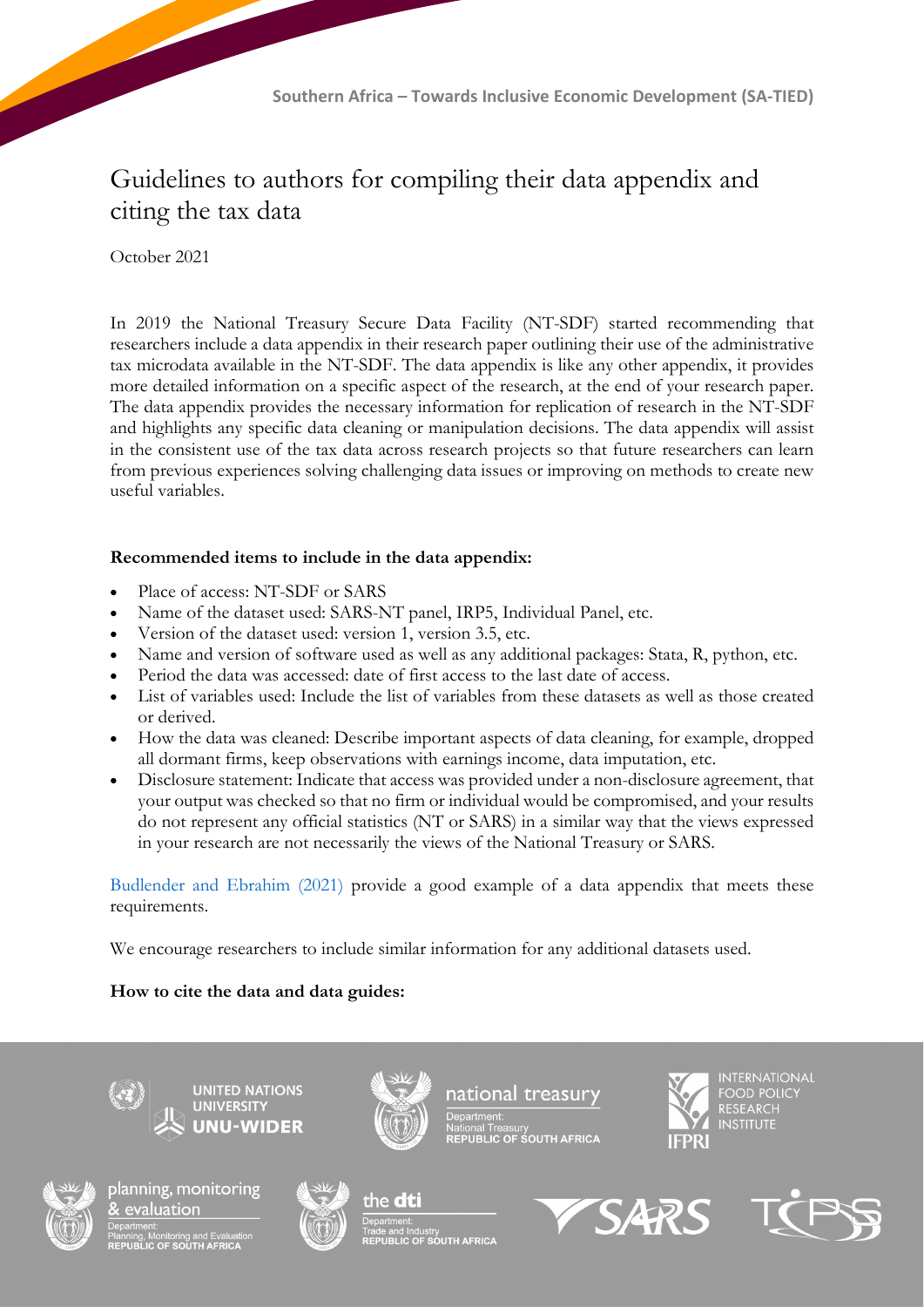To encourage good research practice, it is recommended that researchers cite the use of the tax data, and any other data, in the research paper: (i) reference the data in your data section and as the source in tables and figures, (ii) cite the data in your reference list.

An important part of using the data is understanding how to cite it correctly. There are various ways to cite datasets. Below is a suggested format for the tax data:

Name of producer, date of distribution. Dataset name and years of coverage [dataset]. Version number. Place of production: Producer [producer], date of production. Place of distribution: Distributor [distributor], date of distribution.

Below we have examples of how to cite the data and the papers that describe the data:

#### a) Datasets

In text: National Treasury and UNU-WIDER (2019).

Reference list:

National Treasury and UNU-WIDER (2019). 'CIT-IRP5 Firm-Level Panel 2008–2017 [dataset]. Version 3.4'. Pretoria: South African Revenue Service [producer of the original data], 2018. Pretoria: National Treasury and UNU-WIDER [producer and distributor of the harmonized dataset], 2019.

A full list of data references (for the most recent versions) of all datasets is included at the end of this document.

- b) Working papers related to the data
- Pieterse, D., F. C. Kreuser, [and E. Gavin \(2016\). 'Introduction to the South African Revenue](https://doi.org/10.35188/UNU-WIDER/2016/085-0)  [Service and National Treasury Firm-Level Panel'. WIDER Working Paper 2016/42. Helsinki:](https://doi.org/10.35188/UNU-WIDER/2016/085-0)  [UNU-WIDER.](https://doi.org/10.35188/UNU-WIDER/2016/085-0) <https://doi.org/10.35188/UNU-WIDER/2016/085-0>
- Ebrahim, A., and C. Axelson (2019). 'The Creation of an Individual Panel Using Administrative Tax Microdata in South Africa'. WIDER Working Paper 2019/27. Helsinki: UNU-WIDER. <https://doi.org/10.35188/UNU-WIDER/2019/661-6>
- Kerr, A. (2020) 'Earnings in the South African Revenue Service IRP5 Data'. WIDER Working Paper 2020/62. Helsinki: UNU-WIDER. [https://doi.org/10.35188/UNU-](https://doi.org/10.35188/UNU-WIDER/2020/819-1)[WIDER/2020/819-1](https://doi.org/10.35188/UNU-WIDER/2020/819-1)
- Budlender, J., and Ebrahim A. (2020). 'Industry Classification in the South African Tax Microdata'. WIDER Working Paper 2020/99. Helsinki: UNU-WIDER. [https://doi.org/10.35188/UNU-](https://doi.org/10.35188/UNU-WIDER/2020/856-6)[WIDER/2020/856-6](https://doi.org/10.35188/UNU-WIDER/2020/856-6)
- Kilumelume, M., H. Reynolds, and A. Ebrahim (2021). 'Identifying Foreign Firms and South African Multinational Enterprises'. WIDER Technical Note 2021/1. Helsinki: UNU-WIDER. <https://doi.org/10.35188/UNU-WIDER/WTN/2021-1>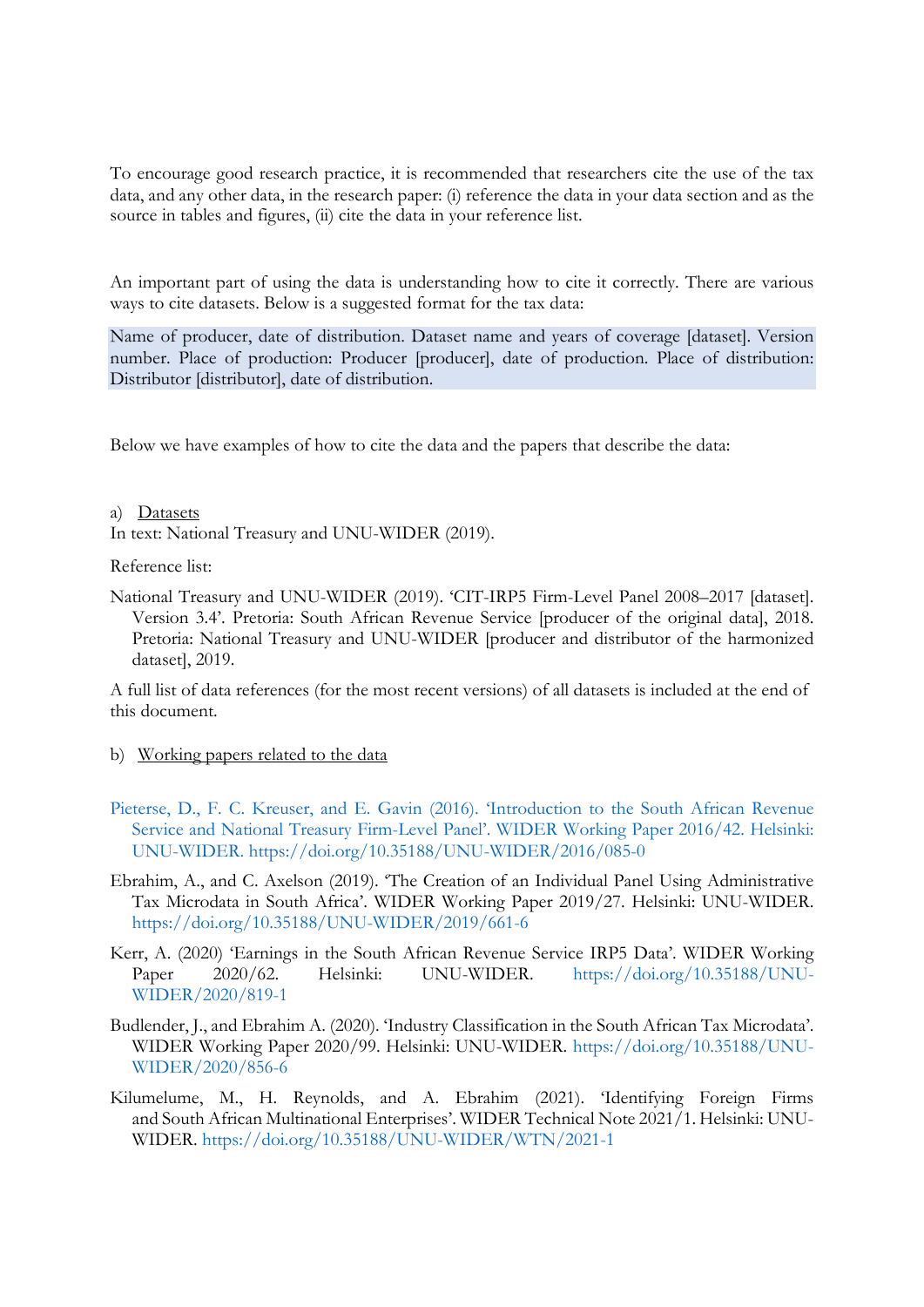- Ebrahim, A., C. F. Kreuser, and M. Kilumelume (forthcoming 2021). 'The Guide to the CIT-IRP5 Panel Version 4.0'. WIDER Working paper 2021. Helsinki: UNU-WIDER.
- Ebrahim, A., C. Axelson, D. Brink, and G. Bridgman (forthcoming 2021). 'A Guide to the Individual Panel Version 4.0'. WIDER Technical Note 2021. Helsinki: UNU-WIDER.

### **Stata autogenerate code/Template**

The program library on the server includes a Data Appendix template that is available to researchers to generate Open XML, Markdown, Latex, or PDF file that can be added to your research paper. The template can be customized.

### **More info**

If researchers have created new variables that will be useful to other researchers, the NT-SDF will consider incorporating the new variables in the next version of the panel and make these available to all researchers going forward. New datasets created from the tax data can also be contributed in the same way and made available to other researchers.

Reporting issues in the data remains to be recorded on the Problem Sheet on the NT-SDF server, and the data team will resolve issues and report back through that mechanism. Please also send an email to [sa.datateam@wider.unu.edu](mailto:sa.datateam@wider.unu.edu) with the subject "Data error reporting" so that the team can work on these issues even when not physically present in the lab. If researchers have unearthed an issue in the data that relies on a subjective decision and have figured out how to resolve it, the team encourages researchers to describe the issue in the Problem Sheet and the solution for future researchers to follow.

For researchers contracted through UNU-WIDER, please speak to the UNU-WIDER project assistant and relevant data lab staff regarding ethics approval for research conducted using the tax data. do-files required as per the UNU-WIDER contract will be placed in the program library folder on the NT-SDF server. The do-file will be available to researchers using the data lab. We encourage researchers to add a README file to explain the use of the do file shared.

Lastly, please ask the NT-SDF team for assistance with citing the datasets, particularly older datasets not listed below.

#### **Reference List for datasets available at NT-SDF**

National Treasury and UNU-WIDER (2019). 'Individual Panel 2011–2018 [dataset]. Version 2019\_1'. Pretoria: South African Revenue Service [producer of the original data], 2019. Pretoria: National Treasury and UNU-WIDER [producer and distributor of the harmonized dataset], 2019.